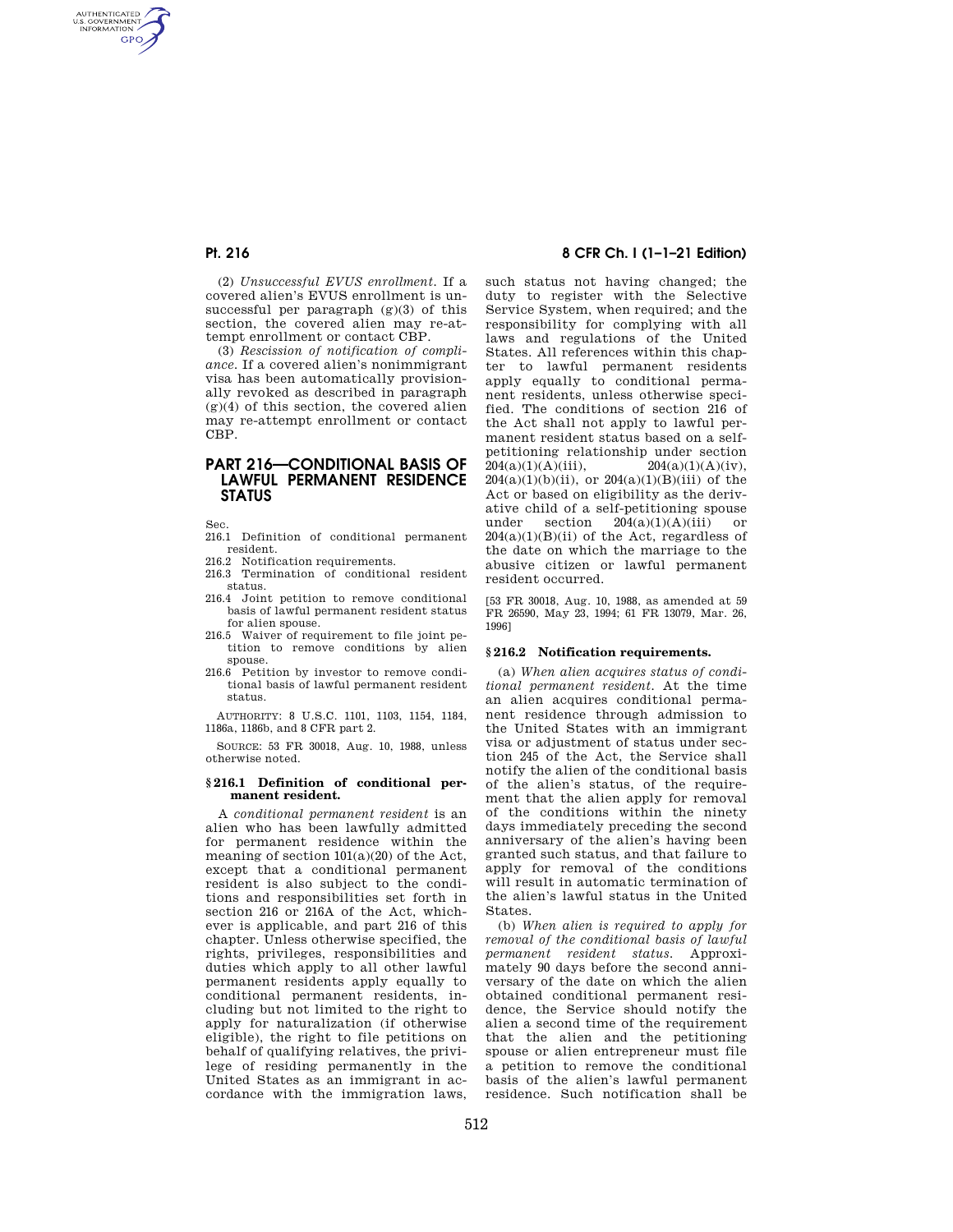mailed to the alien's last known address.

(c) *Effect of failure to provide notification.* Failure of the Service to provide notification as required by either paragraph (a) or (b) of this section does not relieve the alien and the petitioning spouse, or alien entrepreneur of the requirement to file a petition to remove conditions within the 90 days immediately preceding the second anniversary of the date on which the alien obtained permanent residence.

[53 FR 30018, Aug. 10, 1988, as amended at 59 FR 26590, May 23, 1994]

#### **§ 216.3 Termination of conditional resident status.**

(a) *During the two-year conditional period.* The director shall send a formal written notice to the conditional permanent resident of the termination of the alien's conditional permanent resident status if the director determines that any of the conditions set forth in section  $216(b)(1)$  or  $216A(b)(1)$  of the Act, whichever is applicable, are true, or it becomes known to the government that an alien entrepreneur who was admitted pursuant to section 203(b)(5) of the Act obtained his or her investment capital through other than legal means (such as through the sale of illegal drugs). If the Service issues a notice of intent to terminate an alien's conditional resident status, the director shall not adjudicate Form I–751 or Form I–829 until it has been determined that the alien's status will not be terminated. During this time, the alien shall continue to be a lawful conditional permanent resident with all the rights, privileges, and responsibilities provided to persons possessing such status. Prior to issuing the notice of termination, the director shall provide the alien with an opportunity to review and rebut the evidence upon which the decision is to be based, in accordance with §103.2(b)(2) of this chapter. The termination of status, and all of the rights and privileges concomitant thereto (including authorization to accept or continue in employment in this country), shall take effect as of the date of such determination by the director, although the alien may request a review of such determination in removal proceedings. In addition to the

notice of termination, the director shall issue a notice to appear in accordance with 8 CFR part 239. During the ensuing removal proceedings, the alien may submit evidence to rebut the determination of the director. The burden of proof shall be on the Service to establish, by a preponderance of the evidence, that one or more of the conditions in section  $216(b)(1)$  or  $216A(b)(1)$ of the Act, whichever is applicable, are true, or that an alien entrepreneur who was admitted pursuant to section 203(b)(5) of the Act obtained his or her investment capital through other than legal means (such as through the sale of illegal drugs).

(b) *Determination of fraud after two years.* If, subsequent to the removal of the conditional basis of an alien's permanent resident status, the director determines that an alien spouse obtained permanent resident status through a marriage which was entered into for the purpose of evading the immigration laws or an alien entrepreneur obtained permanent resident status through a commercial enterprise which was improper under section 216A(b)(1) of the Act, the director may institute rescission proceedings pursuant to section 246 of the Act (if otherwise appropriate) or removal proceedings under section 240 of the Act.

[62 FR 10349, Mar. 6, 1997]

#### **§ 216.4 Joint petition to remove conditional basis of lawful permanent resident status for alien spouse.**

(a) *Filing the petition*—(1) *General procedures.* Within the 90-day period immediately preceding the second anniversary of the date on which the alien obtained permanent residence, the alien and the alien's spouse who filed the original immigrant visa petition or fiance/fiancee petition through which the alien obtained permanent residence must file a Petition to Remove the Conditions on Residence (Form I–751) with the Service. The petition shall be filed within this time period regardless of the amount of physical presence which the alien has accumulated in the United States. Before Form I–751 may be considered as properly filed, it must be accompanied by the fee required under 8 CFR 106.2 and by documentation as described in paragraph (a)(5) of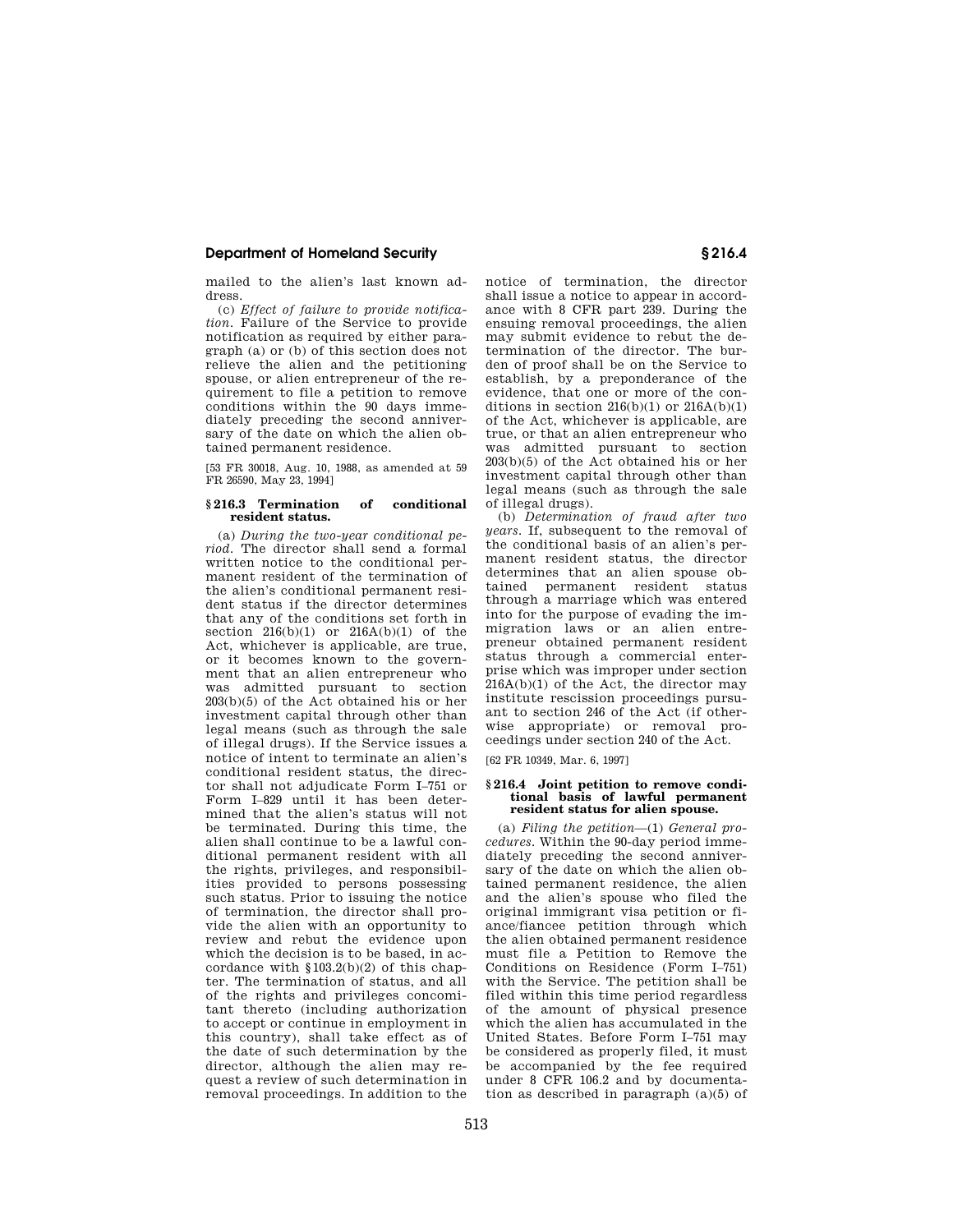this section, and it must be properly signed by the alien and the alien's spouse. If the joint petition cannot be filed due to the termination of the marriage through annulment, divorce, or the death of the petitioning spouse, or if the petitioning spouse refuses to join in the filing of the petition, the conditional permanent resident may apply for a waiver of the requirement to file the joint petition in accordance with the provisions of §216.5 of this part. Upon receipt of a properly filed Form I–751, the alien's conditional permanent resident status shall be extended automatically, if necessary, until such time as the director has adjudicated the petition.

(2) *Dependent children.* Dependent children of a conditional permanent resident who acquired conditional permanent resident status concurrently with the parent may be included in the joint petition filed by the parent and the parent's petitioning spouse. A child shall be deemed to have acquired conditional residence status concurrently with the parent if the child's residence was acquired on the same date or within 90 days thereafter. Children who cannot be included in a joint petition filed by the parent and parent's petitioning spouse due to the child's not having acquired conditional resident status concurrently with the parent, the death of the parent, or other reasons may file a separate Petition to Remove the Conditions on Residence (Form I–751).

(3) [Reserved]

(4) *Physical presence at time of filing.* A petition may be filed regardless of whether the alien is physically present in the United States. However, if the alien is outside the United States at the time of filing, he or she must return to the United States, with his or her spouse and dependent children, to comply with the interview requirements contained in the Act. Furthermore, if the documentation submitted in support of the petition includes affidavits of third parties having knowledge of the bona fides of the marital relationship, the petitioner must arrange for the affiants to be present at the interview, at no expense to the government. Once the petition has been properly filed, the alien may travel outside

# **§ 216.4 8 CFR Ch. I (1–1–21 Edition)**

the United States and return if in possession of documentation as set forth in §211.1(b)(1) of this chapter, provided the alien and the petitioning spouse comply with the interview requirements described in §216.4(b). An alien who is not physically present in the United States during the filing period but subsequently applies for admission to the United States shall be processed in accordance with §235.11 of this chapter.

(5) *Documentation.* Form I–751 shall be accompanied by evidence that the marriage was not entered into for the purpose of evading the immigration laws of the United States. Such evidence may include:

(i) Documentation showing joint ownership of property;

(ii) Lease showing joint tenancy of a common residence;

(iii) Documentation showing commingling of financial resources;

(iv) Birth certificates of children born to the marriage;

(v) Affidavits of third parties having knowledge of the bona fides of the marital relationship, or

(vi) Other documentation establishing that the marriage was not entered into in order to evade the immigration laws of the United States.

(6) *Termination of status for failure to file petition.* Failure to properly file Form I–751 within the 90-day period immediately preceding the second anniversary of the date on which the alien obtained lawful permanent residence on a conditional basis shall result in the automatic termination of the alien's permanent residence status and the initiation of proceedings to remove the alien from the United States. In such proceedings the burden shall be on the alien to establish that he or she complied with the requirement to file the joint petition within the designated period. Form I–751 may be filed after the expiration of the 90-day period only if the alien establishes to the satisfaction of the director, in writing, that there was good cause for the failure to file Form I–751 within the required time period. If the joint petition is filed prior to the jurisdiction vesting with the immigration judge in removal proceedings and the director excuses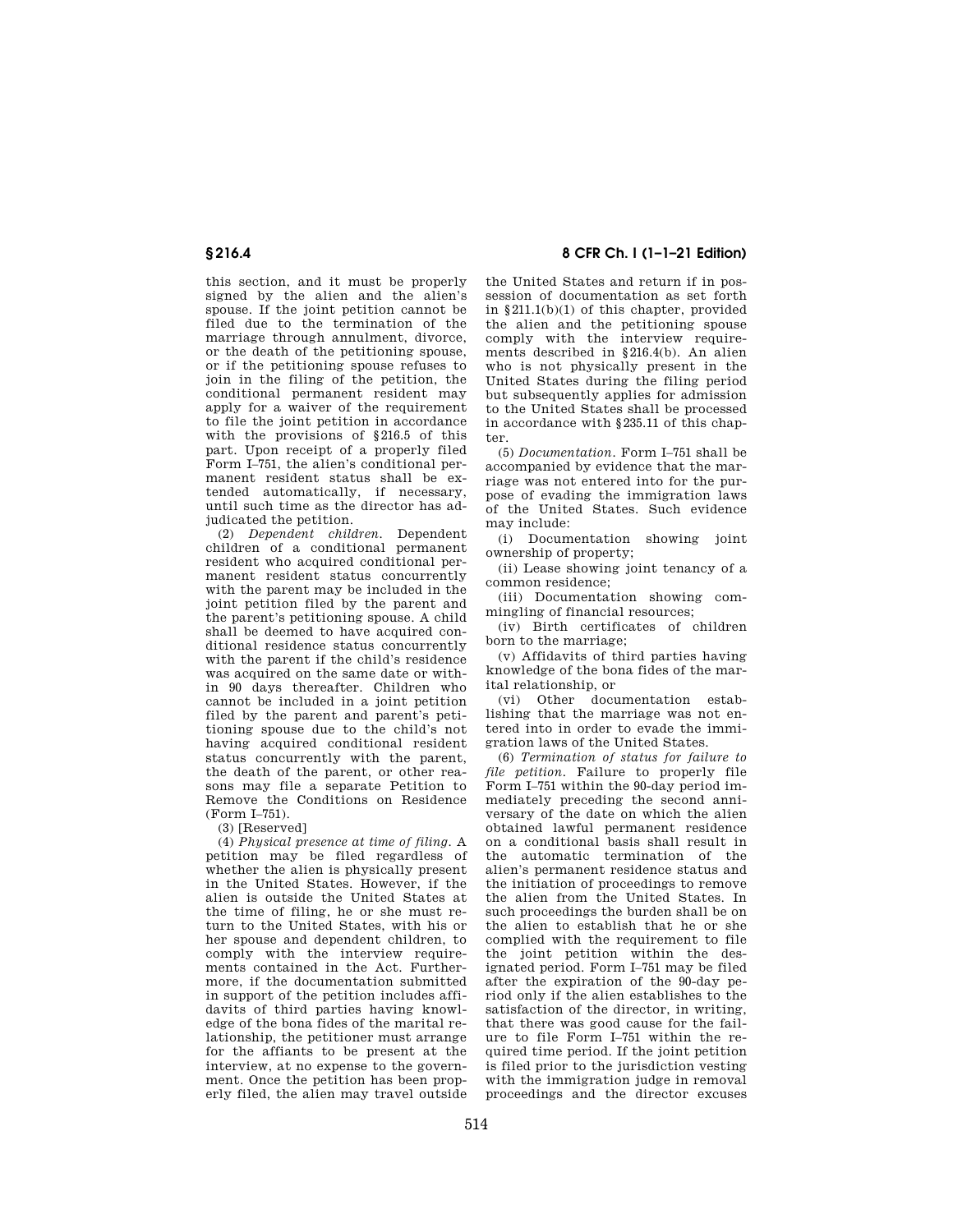the late filing and approves the petition, he or she shall restore the alien's permanent residence status, remove the conditional basis of such status and cancel any outstanding notice to appear in accordance with §239.2 of this chapter. If the joint petition is not filed until after jurisdiction vests with the immigration judge, the immigration judge may terminate the matter upon joint motion by the alien and the Service.

(b) *Interview*—(1) *Authority to waive interview.* The director of the regional service center shall review the Form I-751 filed by the alien and the alien's spouse to determine whether to waive the interview required by the Act. If satisfied that the marriage was not for the purpose of evading the immigration laws, the regional service center director may waive the interview and approve the petition. If not so satisfied, then the regional service center director shall forward the petition to the district director having jurisdiction over the place of the alien's residence so that an interview of both the alien and the alien's spouse may be conducted. The director must either waive the requirement for an interview and adjudicate the petition or arrange for an interview within 90 days of the date on which the petition was properly filed.

(2) *Location of interview.* Unless waived, an interview on the Form I–751 shall be conducted by an immigration examiner or other officer so designated by the district director at the district office, files control office or suboffice having jurisdiction over the residence of the joint petitioners.

(3) *Termination of status for failure to appear for interview.* If the conditional resident alien and/or the petitioning spouse fail to appear for an interview in connection with the joint petition required by section 216(c) of the Act, the alien's permanent residence status will be automatically terminated as of the second anniversary of the date on which the alien obtained permanent residence. The alien shall be provided with written notification of the termination and the reasons therefor, and a notice to appear shall be issued placing the alien under removal proceedings. The alien may seek review of the decision to terminate his or her status in such proceedings, but the burden shall be on the alien to establish compliance with the interview requirements. If the alien submits a written request that the interview be rescheduled or that the interview be waived, and the director determines that there is good cause for granting the request, the interview may be rescheduled or waived, as appropriate. If the interview is rescheduled at the request of the petitioners, the Service shall not be required to conduct the interview within the 90 day period following the filing of the petition.

(c) *Adjudication of petition.* The director shall adjudicate the petition within 90 days of the date of the interview, unless the interview is waived in accordance with paragraph (b)(1) of this section. In adjudicating the petition the director shall determine whether—

(1) The qualifying marriage was entered into in accordance with the laws of the place where the marriage took place;

(2) The qualifying marriage has been judicially annulled or terminated, other than through the death of a spouse;

(3) The qualifying marriage was entered into for the purpose of procuring permanent residence status for the alien; or

(4) A fee or other consideration was given (other than a fee or other consideration to an attorney for assistance in preparation of a lawful petition) in connection with the filing of the petition through which the alien obtained conditional permanent residence. If derogatory information is determined regarding any of these issues, the director shall offer the petitioners the opportunity to rebut such information. If the petitioners fail to overcome such derogatory information the director may deny the joint petition, terminate the alien's permanent residence, and issue a notice to appear to initiate removal proceedings. If derogatory information not relating to any of these issues is determined during the course of the interview, such information shall be forwarded to the investigations unit for appropriate action. If no unresolved derogatory information is determined relating to these issues, the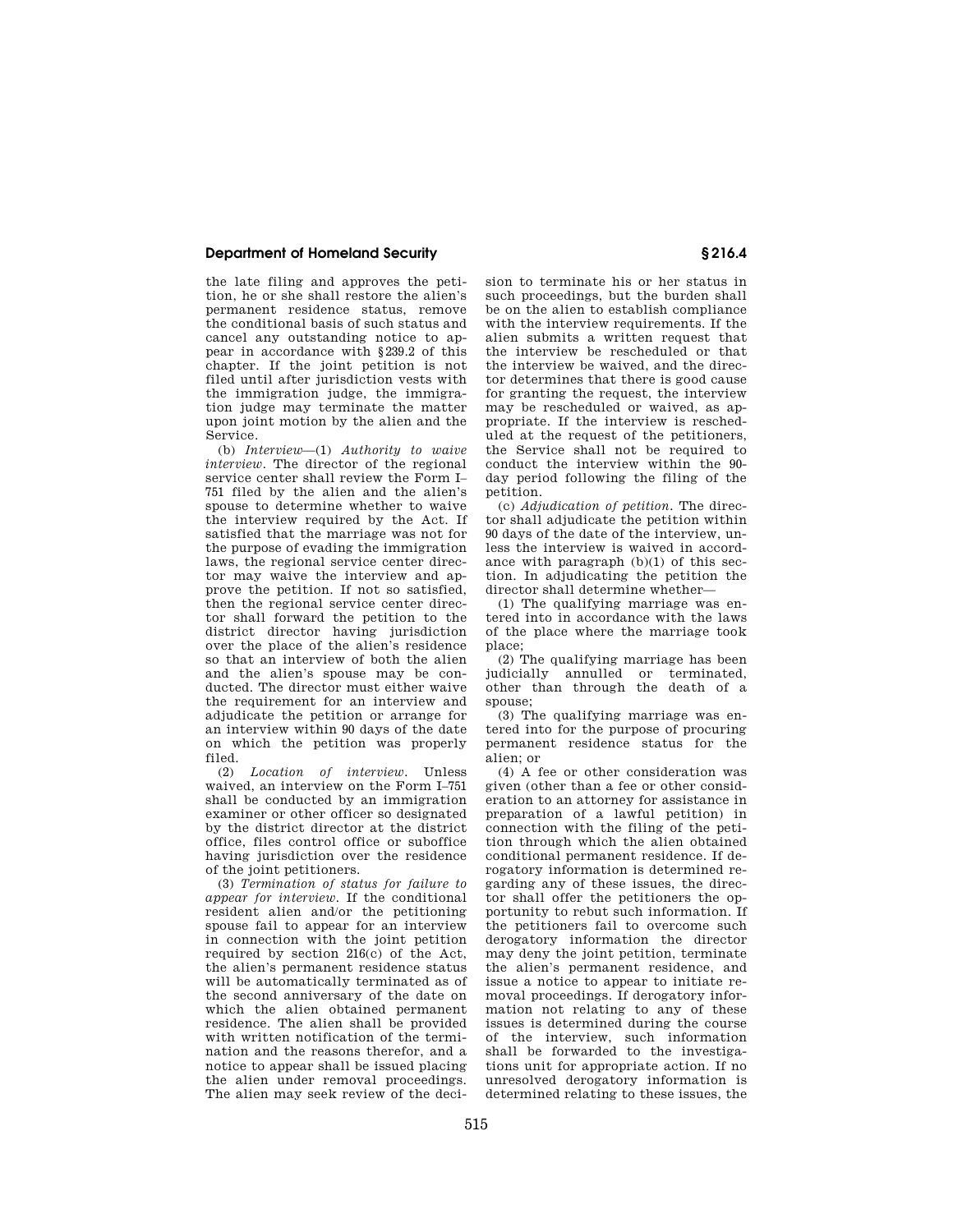petition shall be approved and the conditional basis of the alien's permanent residence status removed, regardless of any action taken or contemplated regarding other possible grounds for removal.

(d) *Decision*—(1) *Approval.* If the director approves the joint petition he or she shall provide written notice of the decision to the alien and shall require the alien to report to the appropriate office of the Service for processing for a new Permanent Resident Card (if necessary), at which time the alien shall surrender any Permanent Resident Card previously issued.

(2) *Denial.* If the director denies the joint petition, he or she shall provide written notice to the alien of the decision and the reason(s) therefor and shall issue a notice to appear under section 239 of the Act and 8 CFR part 239. The alien's lawful permanent resident status shall be terminated as of the date of the director's written decision. The alien shall also be instructed to surrender any Permanent Resident Card previously issued by the Service. No appeal shall lie from the decision of the director; however, the alien may seek review of the decision in removal proceedings. In such proceedings the burden of proof shall be on the Service to establish, by a preponderance of the evidence, that the facts and information set forth by the petitioners are not true or that the petition was properly denied.

[53 FR 30018, Aug. 10, 1988, as amended at 54 FR 30369, July 20, 1989; 59 FR 26590, May 23, 1994; 62 FR 10349, Mar. 6, 1997; 63 FR 70315, Dec. 21, 1998; 74 FR 26939, June 5, 2009; 85 FR 46925, Aug. 3, 2020]

### **§ 216.5 Waiver of requirement to file joint petition to remove conditions by alien spouse.**

(a) *General.* (1) A conditional resident alien who is unable to meet the requirements under section 216 of the Act for a joint petition for removal of the conditional basis of his or her permanent resident status may file Form I– 751, Petition to Remove the Conditions on Residence, if the alien requests a waiver, was not at fault in failing to meet the filing requirement, and the conditional resident alien is able to establish that:

**§ 216.5 8 CFR Ch. I (1–1–21 Edition)** 

(i) Deportation or removal from the United States would result in extreme hardship;

(ii) The marriage upon which his or her status was based was entered into in good faith by the conditional resident alien, but the marriage was terminated other than by death, and the conditional resident was not at fault in failing to file a timely petition; or

(iii) The qualifying marriage was entered into in good faith by the conditional resident but during the marriage the alien spouse or child was battered by or subjected to extreme cruelty committed by the citizen or permanent resident spouse or parent.

(2) A conditional resident who is in exclusion, deportation, or removal proceedings may apply for the waiver only until such time as there is a final order of exclusion, deportation or removal.

(b) *Fee.* Form I–751 shall be accompanied by the appropriate fee required under 8 CFR 106.2.

(c) [Reserved]

(d) *Interview.* The service center director may refer the application to the appropriate local office and require that the alien appear for an interview in connection with the application for a waiver. The director shall deny the application and initiate removal proceedings if the alien fails to appear for the interview as required, unless the alien establishes good cause for such failure and the interview is rescheduled.

(e) *Adjudication of waiver application*— (1) *Application based on claim of hardship.* In considering an application for a waiver based upon an alien's claim that extreme hardship would result from the alien's removal from the United States, the director shall take into account only those factors that arose subsequent to the alien's entry as a conditional permanent resident. The director shall bear in mind that any removal from the United States is likely to result in a certain degree of hardship, and that only in those cases where the hardship is extreme should the application for a waiver be granted. The burden of establishing that extreme hardship exists rests solely with the applicant.

(2) *Application for waiver based upon the alien's claim that the marriage was*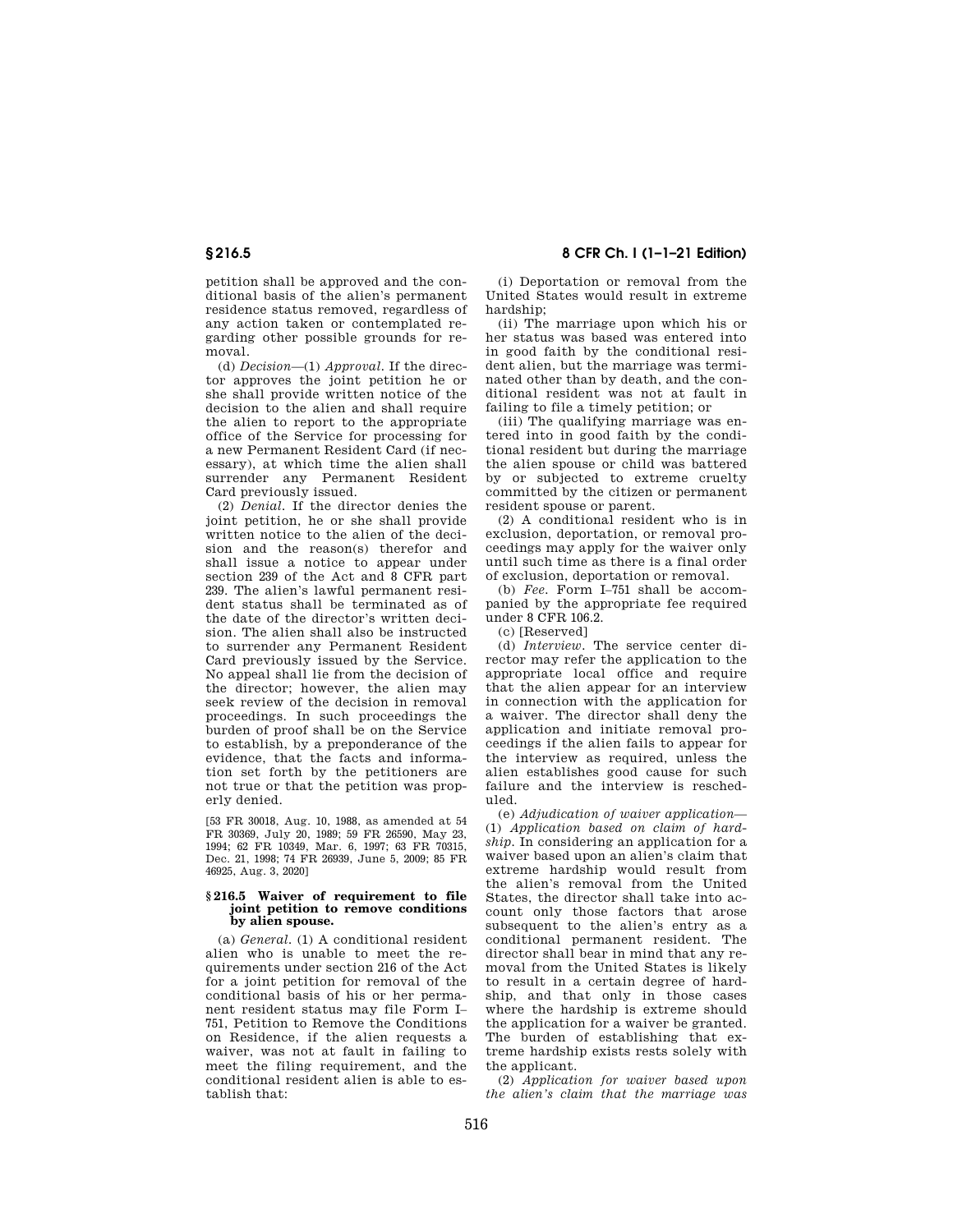*entered into in good faith.* In considering whether an alien entered into a qualifying marriage in good faith, the director shall consider evidence relating to the amount of commitment by both parties to the marital relationship. Such evidence may include—

(i) Documentation relating to the degree to which the financial assets and liabilities of the parties were combined;

(ii) Documentation concerning the length of time during which the parties cohabited after the marriage and after the alien obtained permanent residence;

(iii) Birth certificates of children born to the marriage; and

(iv) Other evidence deemed pertinent by the director.

(3) *Application for waiver based on alien's claim of having been battered or subjected to extreme mental cruelty.* A conditional resident who entered into the qualifying marriage in good faith, and who was battered or was the subject of extreme cruelty or whose child was battered by or was the subject of extreme cruelty perpetrated by the United States citizen or permanent resident spouse during the marriage, may request a waiver of the joint filing requirement. The conditional resident parent of a battered or abused child may apply for the waiver regardless of the child's citizenship or immigration status.

(i) For the purpose of this chapter the phrase ''was battered by or was the subject of extreme cruelty'' includes, but is not limited to, being the victim of any act or threatened act of violence, including any forceful detention, which results or threatens to result in physical or mental injury. Psychological or sexual abuse or exploitation, including rape, molestation, incest (if the victim is a minor) or forced prostitution shall be considered acts of violence.

(ii) A conditional resident or former conditional resident who has not departed the United States after termination of resident status may apply for the waiver. The conditional resident may apply for the waiver regardless of his or her present marital status. The conditional resident may still be residing with the citizen or permanent resident spouse, or may be divorced or separated.

(iii) Evidence of physical abuse may include, but is not limited to, expert testimony in the form of reports and affidavits from police, judges, medical personnel, school officials and social service agency personnel. The Service must be satisfied with the credibility of the sources of documentation submitted in support of the application.

(iv) The Service is not in a position to evaluate testimony regarding a claim of extreme mental cruelty provided by unlicensed or untrained individuals. Therefore, all waiver applications based upon claims of extreme mental cruelty must be supported by the evaluation of a professional recognized by the Service as an expert in the field. An evaluation which was obtained in the course of the divorce proceedings may be submitted if it was provided by a professional recognized by the Service as an expert in the field.

(v) The evaluation must contain the professional's full name, professional address and license number. It must also identify the licensing, certifying, or registering authority. The Service retains the right to verify the professional's license.

(vi) The Service's decision on extreme mental cruelty waivers will be based upon the evaluation of the recognized professional. The Service reserves the right to request additional evaluations from expert witnesses chosen by the Service. Requests for additional evaluations must be authorized by the Assistant Regional Commissioner for Adjudications.

(vii) Licensed clinical social workers, psychologists, and psychiatrists are professionals recognized by the Service for the purpose of this section. A clinical social worker who is not licensed only because the state in which he or she practices does not provide for licensing will be considered a licensed professional recognized by the Service if he or she is included in the Register of Clinical Social Workers published by the National Association of Social Workers or is certified by the American Board of Examiners in Clinical Social Work.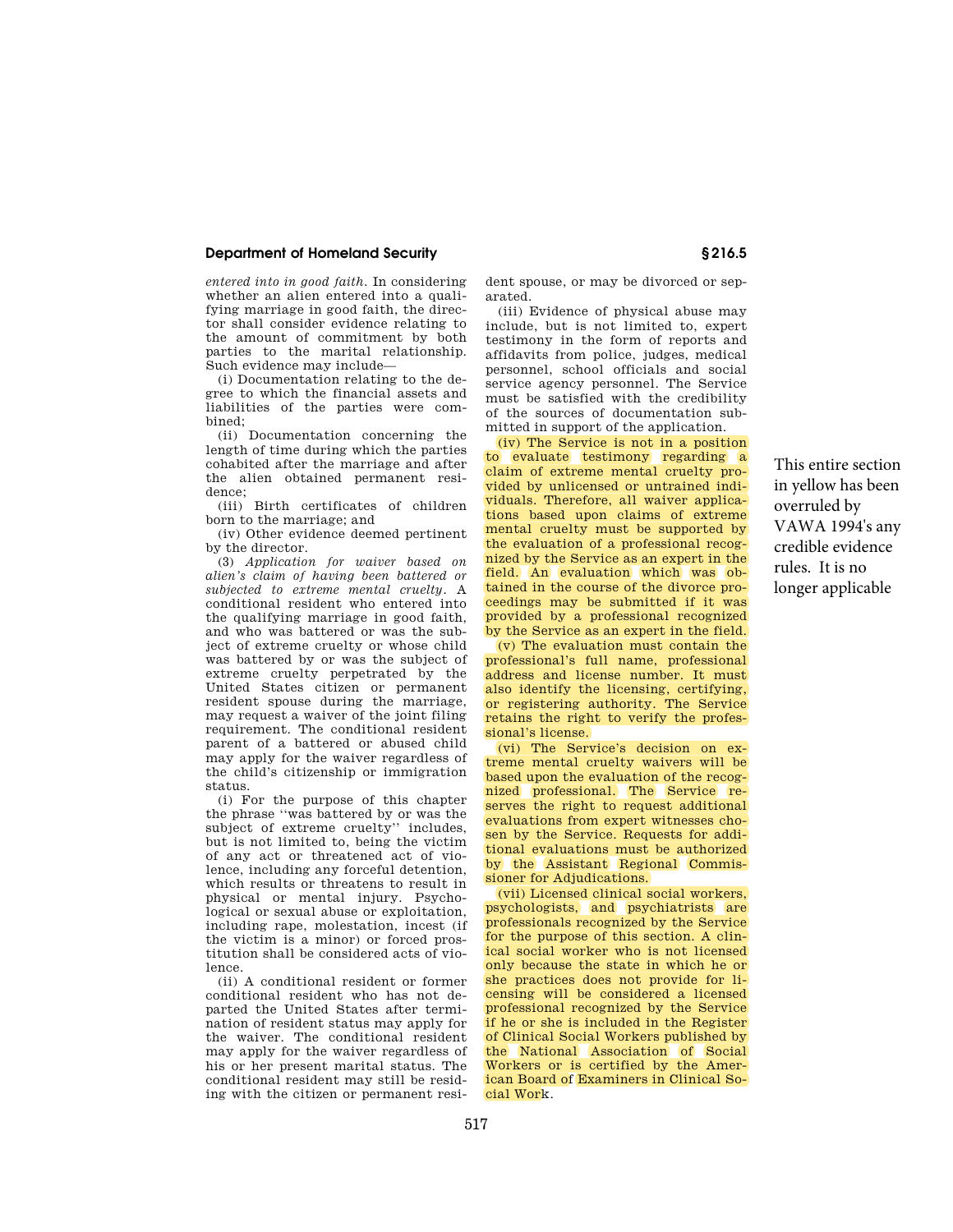This section of the regulations in yellow can only be implementing in a manner that is consistent with 8 U.S. C. 1367 VAWA confidentiality

(viii) As directed by the statute, the information contained in the application and supporting documents shall not be released without a court order or the written consent of the applicant; or, in the case of a child, the written consent of the parent or legal guardian who filed the waiver application on the child's behalf. Information may be released only to the applicant, his or her authorized representative, an officer of the Department of Justice, or any federal or State law enforcement agency. Any information provided under this part may be used for the purposes of enforcement of the Act or in any criminal proceeding.

(f) *Decision.* The director shall provide the alien with written notice of the decision on the application for waiver. If the decision is adverse, the director shall advise the alien of the reasons therefor, notify the alien of the termination of his or her permanent residence status, instruct the alien to surrender any Permanent Resident Card issued by the Service and issue a notice to appear placing the alien in removal proceedings. No appeal shall lie from the decision of the director; however, the alien may seek review of such decision in removal proceedings.

[53 FR 30018, Aug. 10, 1988, as amended at 56 FR 22637, May 16, 1991; 59 FR 26591, May 23, 1994; 62 FR 10350, Mar. 6, 1997; 63 FR 70315, Dec. 21, 1998; 74 FR 26939, June 5, 2009; 85 FR 46925, Aug. 3, 2020]

#### **§ 216.6 Petition by investor to remove conditional basis of lawful permanent resident status.**

(a) *Filing the petition*—(1) *General procedures.* (i) A petition to remove the conditional basis of the permanent resident status of an investor accorded conditional permanent residence pursuant to section  $203(b)(5)$  of the Act must be filed by the investor with the appropriate fee. The investor must file within the 90-day period preceding the second anniversary of the date on which the investor acquired conditional permanent residence. Before the petition may be considered as properly filed, it must be accompanied by the fee required under 8 CFR 106.2, and by documentation as described in paragraph (a)(4) of this section, and it must be properly signed by the investor.

# **§ 216.6 8 CFR Ch. I (1–1–21 Edition)**

Upon receipt of a properly filed petition, the investor's conditional permanent resident status shall be extended automatically, if necessary, until such time as USCIS has adjudicated the petition.

(ii) The investor's spouse and children may be included in the investor's petition to remove conditions. Where the investor's spouse and children are not included in the investor's petition to remove conditions, the spouse and each child must each file his or her own petition to remove the conditions on their permanent resident status, unless the investor is deceased. If the investor is deceased, the spouse and children may file separate petitions or may be included in one petition. A child who reached the age of 21 or who married during the period of conditional permanent residence, or a former spouse who became divorced from the investor during the period of conditional permanent residence, may be included in the investor's petition or must each file a separate petition.

(2) [Reserved]

(3) *Physical presence at time of filing.* A petition may be filed regardless of whether the alien is physically present in the United States. However, if the alien is outside the United States at the time of filing, he or she must return to the United States, with his or her spouse and children, if necessary, to comply with the interview requirements contained in the Act. Once the petition has been properly filed, the alien may travel outside the United States and return if in possession of documentation as set forth in §211.1(b)(1) of this chapter, provided the alien complies with the interview requirements described in paragraph (b) of this section. An alien who is not physically present in the United States during the filing period but subsequently applies for admission to the United States shall be processed in accordance with §235.11 of this chapter.

(4) *Documentation.* The petition for removal of conditions must be accompanied by the following evidence:

(i) [Reserved]

(ii) Evidence that the alien invested or was actively in the process of investing the requisite capital. Such evidence may include, but is not limited to, an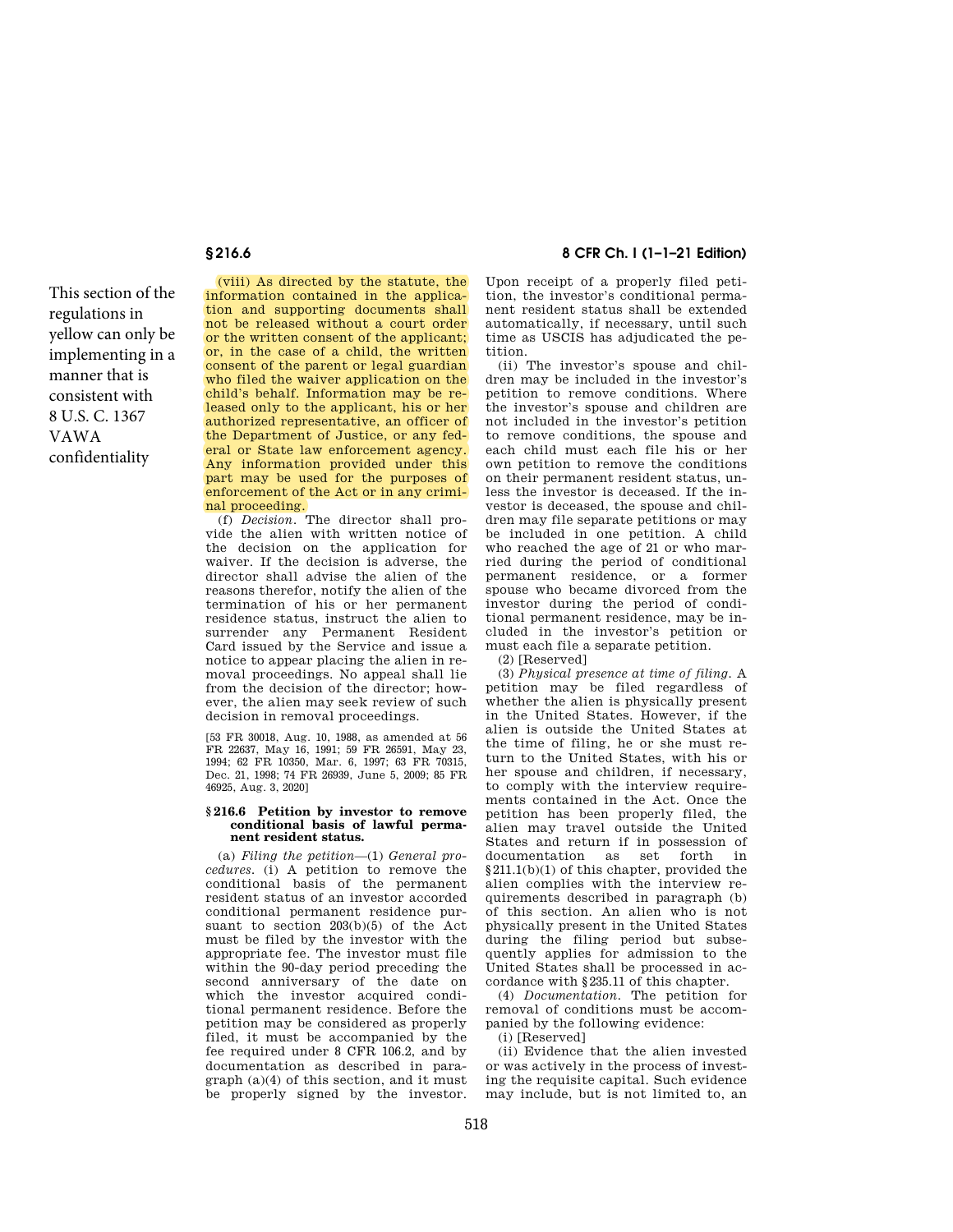audited financial statement or other probative evidence; and

(iii) Evidence that the alien sustained the actions described in paragraph  $(a)(4)(i)$  and  $(a)(4)(ii)$  of this section throughout the period of the alien's residence in the United States. The alien will be considered to have sustained the actions required for removal of conditions if he or she has, in good faith, substantially met the capital investment requirement of the statute and continuously maintained his or her capital investment over the two years of conditional residence. Such evidence may include, but is not limited to, bank statements, invoices, receipts, contracts, business licenses, Federal or State income tax returns, and Federal or State quarterly tax statements.

(iv) Evidence that the alien created or can be expected to create within a reasonable time ten full-time jobs for qualifying employees. In the case of a ''troubled business'' as defined in 8 CFR  $204.6(i)(4)(ii)$ , the alien investor must submit evidence that the commercial enterprise maintained the number of existing employees at no less than the pre-investment level for the period following his or her admission as a conditional permanent resident. Such evidence may include payroll records, relevant tax documents, and Forms I–9.

(5) *Termination of status for failure to file petition.* Failure to properly file the petition to remove conditions within the 90-day period immediately preceding the second anniversary of the date on which the investor obtained lawful permanent residence on a conditional basis shall result in the automatic termination of the investor's permanent resident status and the initiation of removal proceedings. USCIS shall send a written notice of termination and a notice to appear to an investor who fails to timely file a petition for removal of conditions. No appeal shall lie from this decision; however, the investor may request a review of the determination during removal proceedings. In proceedings, the burden of proof shall rest with the investor to show by a preponderance of the evidence that he or she complied with the requirement to file the petition within the designated period. USCIS may deem the petition to have been filed prior to the second anniversary of the investor's obtaining conditional permanent resident status and accept and consider a late petition if the investor demonstrates to USCIS' satisfaction that failure to file a timely petition was for good cause and due to extenuating circumstances. If the late petition is filed prior to jurisdiction vesting with the immigration judge in proceedings and USCIS excuses the late filing and approves the petition, USCIS shall restore the investor's permanent resident status, remove the conditional basis of such status, and cancel any outstanding notice to appear in accordance with 8 CFR 239.2. If the petition is not filed until after jurisdiction vests with the immigration judge, the immigration judge may terminate the matter upon joint motion by the investor and DHS.

(6) *Death of investor and effect on spouse and children.* If an investor dies during the prescribed 2-year period of conditional permanent residence, the spouse and children of the investor will be eligible for removal of conditions if it can be demonstrated that the conditions set forth in paragraph (a)(4) of this section have been met.

(b) *Petition review*—(1) *Authority to waive interview.* USCIS shall review the petition to remove conditions and the supporting documents to determine whether to waive the interview required by the Act. If satisfied that the requirements set forth in paragraph  $(c)(1)$  of this section have been met. USCIS may waive the interview and approve the petition. If not so satisfied, then USCIS may require that an interview of the investor be conducted.

(2) *Location of interview.* Unless waived, an interview relating to the petition to remove conditions for investors shall be conducted by a USCIS immigration officer at the office that has jurisdiction over either the location of the investor's commercial enterprise in the United States, the investor's residence in the United States, or the location of the adjudication of the petition, at the agency's discretion.

(3) *Termination of status for failure to appear for interview.* If the investor fails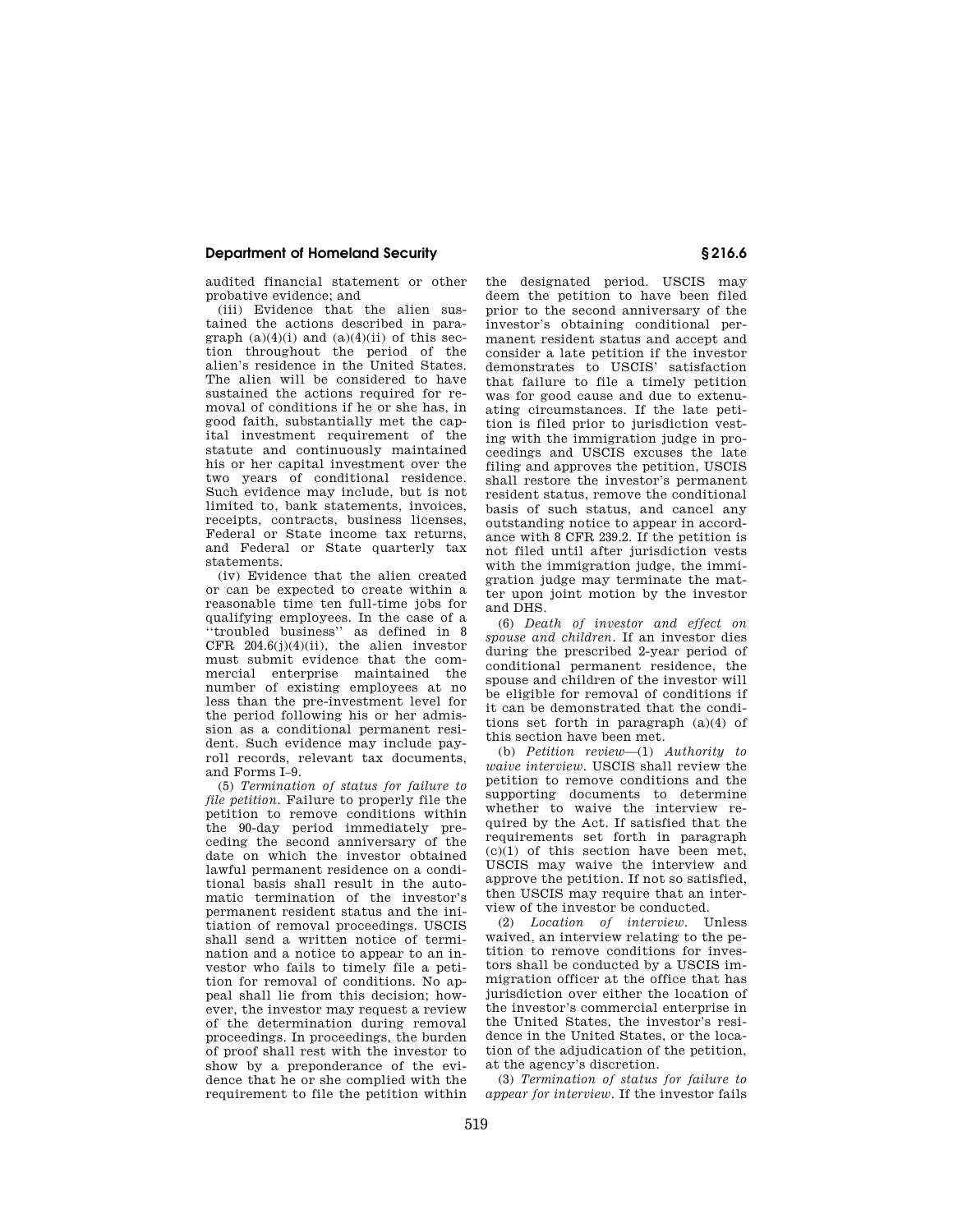to appear for an interview in connection with the petition when requested by USCIS, the investor's permanent resident status will be automatically terminated as of the second anniversary of the date on which the investor obtained permanent residence. The investor will be provided with written notification of the termination and the reasons therefore, and a notice to appear shall be issued placing the investor in removal proceedings. The investor may seek review of the decision to terminate his or her status in such proceedings, but the burden shall be on the investor to establish by a preponderance of the evidence that he or she complied with the interview requirements. If the investor has failed to appear for a scheduled interview, he or she may submit a written request to USCIS asking that the interview be rescheduled or that the interview be waived. That request should explain his or her failure to appear for the scheduled interview, and if a request for waiver of the interview, the reasons such waiver should be granted. If USCIS determines that there is good cause for granting the request, the interview may be rescheduled or waived, as appropriate. If USCIS waives the interview, USCIS shall restore the investor's conditional permanent resident status, cancel any outstanding notice to appear in accordance with 8 CFR 239.2, and proceed to adjudicate the investor's petition. If USCIS reschedules that investor's interview, USCIS shall restore the investor's conditional permanent resident status, and cancel any outstanding notice to appear in accordance with 8 CFR 239.2.

(c) *Adjudication of petition.* (1) The decision on the petition shall be made within 90 days of the date of filing or within 90 days of the interview, whichever is later. In adjudicating the petition, the director shall determine whether:

(i) [Reserved]

(ii) The alien invested or was actively in the process of investing the requisite capital; and

(iii) The alien sustained the actions described in paragraphs  $(c)(1)(i)$  and  $(c)(1)(ii)$  of this section throughout the period of the alien's residence in the

# **§ 216.6 8 CFR Ch. I (1–1–21 Edition)**

United States. The alien will be considered to have sustained the actions required for removal of conditions if he or she has, in good faith, substantially met the capital investment requirement of the statute and continuously maintained his or her capital investment over the two years of conditional residence.

(iv) The alien created or can be expected to create within a reasonable period of time ten full-time jobs to qualifying employees. In the case of a ''troubled business'' as defined in 8 CFR 204.6(j)(4)(ii), the alien maintained the number of existing employees at no less than the pre-investment level for the previous two years.

(2) If derogatory information is determined regarding any of these issues or it becomes known to the government that the investor obtained his or her investment funds through other than legal means, USCIS shall offer the investor the opportunity to rebut such information. If the investor fails to overcome such derogatory information or evidence that the investment funds were obtained through other than legal means, USCIS may deny the petition, terminate the investor's permanent resident status, and issue a notice to appear. If derogatory information not relating to any of these issues is determined during the course of the interview, such information shall be forwarded to the investigations unit for appropriate action. If no unresolved derogatory information is determined relating to these issues, the petition shall be approved and the conditional basis of the investor's permanent resident status removed, regardless of any action taken or contemplated regarding other possible grounds for removal.

(d) *Decision*—(1) *Approval.* If, after initial review or after the interview, USCIS approves the petition, USCIS will remove the conditional basis of the investor's permanent resident status as of the second anniversary of the date on which the investor acquired<br>conditional permanent residence. permanent residence. USCIS shall provide written notice of the decision to the investor. USCIS